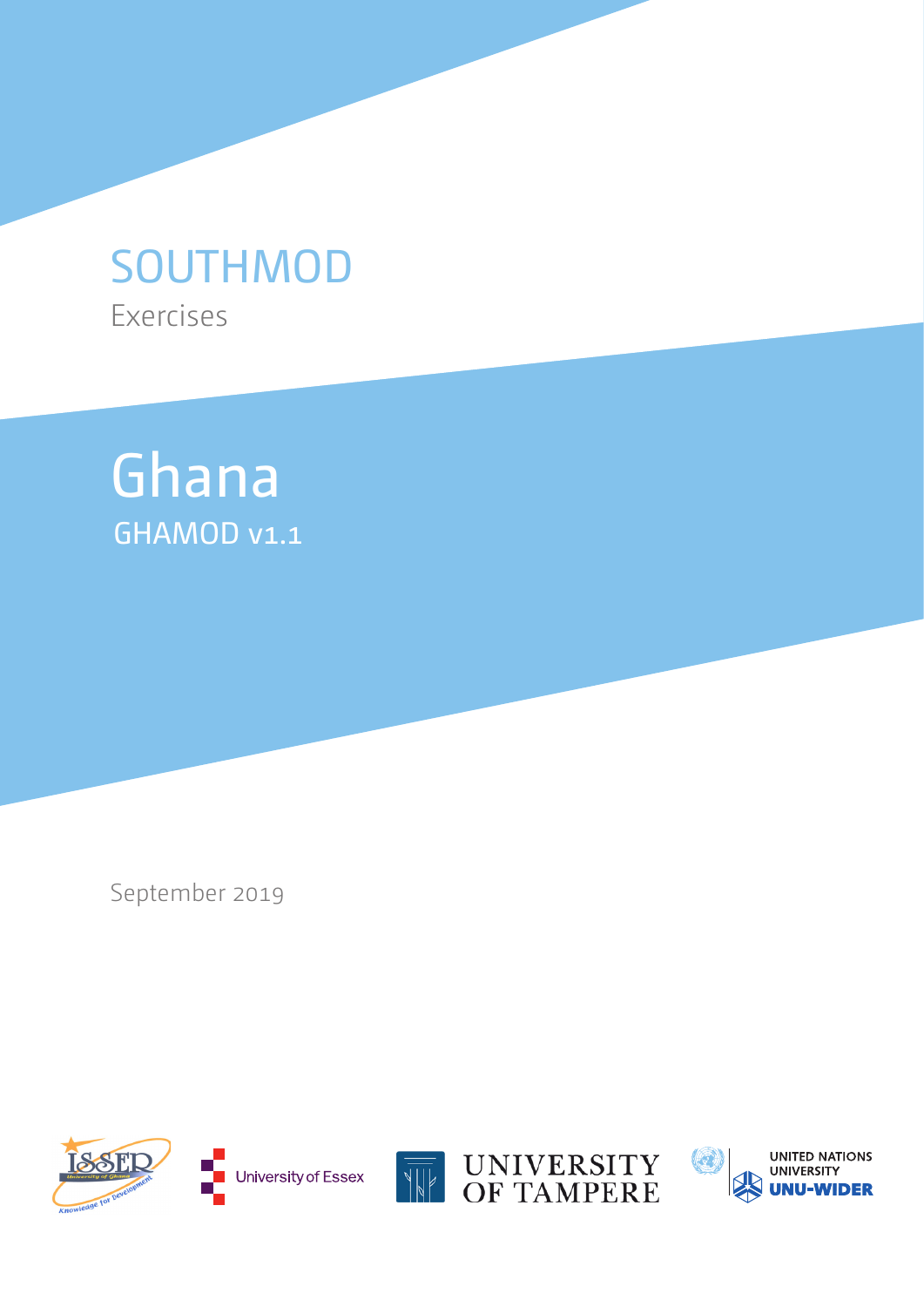# *Note: The exercises presented below are applicable to GHAMOD model v1.1.*

### Exercise 1: Running GHAMOD and analyzing poverty and inequality

### **Task:**

Run GHAMOD for two years, 2013 and 2016. Analyze what happens to poverty (as measured by the headcount index) and inequality (as measured by the Gini index) between the years. Explain the results.

### **Purpose of the exercise:**

The purpose of this exercise is to help you understand how GHAMOD can be run and how results can be analyzed using the Statistics Presenter tool.

### Exercise 2: Implementation of the LEAP cash transfer programme

### **Task:**

The Ghanaian government has decided to double the benefit amounts offered by the LEAP cash transfer programme for 2013. Simultaneously it decided to double the extreme poverty line used in the calculations for eligibility. Implement the above reform of the LEAP cash transfer programme and examine the impacts of this policy change on government expenditure, poverty and inequality.

### **Purpose of the exercise:**

The purpose of this exercise is to help you learn to examine how simple policy changes where parameters are altered can be examined using GHAMOD.

# Exercise 3: Examine the increase of LEAP benefit financed by an employee payroll tax

### **Task:**

This is a continuation to Exercise 2. We now seek to examine a combination of policies where the LEAP benefit increase is financed by an increase in the employee payroll tax. This is done by increasing the payroll tax by half a percentage point in 2013. Examine the impacts of the combined policy on poverty, inequality and the government budget.

### **Purpose of the exercise:**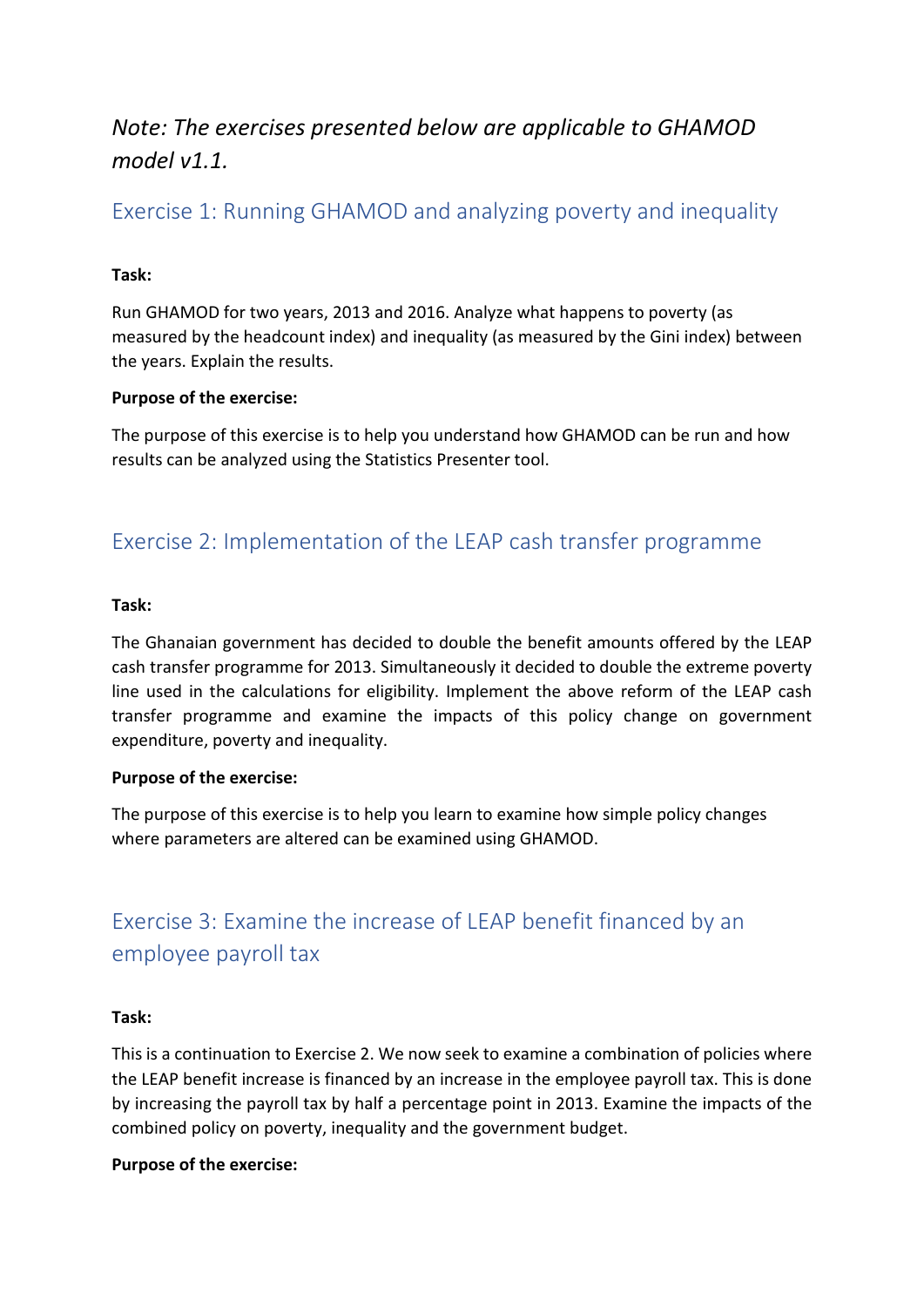The purpose of this exercise is to help you learn to examine revenue-neutral reforms.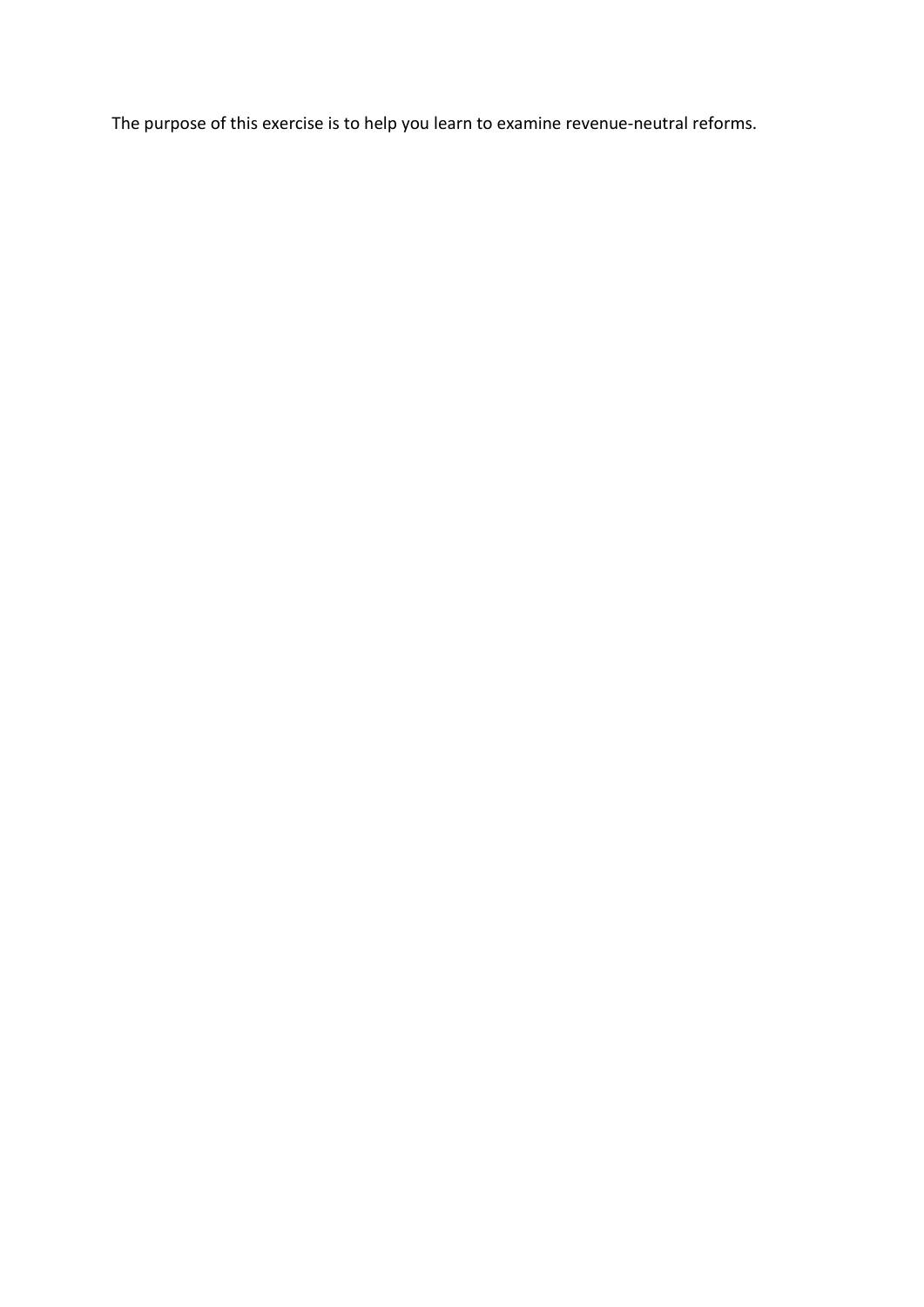# Exercise 4: Implementation of universal old-age pension benefit

### **Task:**

The Ghanaian government considers introducing a universal old-age pension benefit. All people who are 65 years old or older but who do not yet collect any pension benefits are eligible. The amount given is 50 Ghana Cedi a month. Calculate the impacts of such a benefit on old-age poverty and government expenditure in policy year 2016.

### **Purpose of the exercise:**

This exercise teaches you how to examine the impacts of counterfactual policies that do not yet exist.

### Exercise 5: Implementation of old-age-grant like in South Africa

### **Task:**

The Ghanaian government is interested in knowing what would happen if it introduced an old-age grant in the manner of the present policy in place in South Africa. Examine the impacts that the S-A old-age benefit system would have if it was implemented in Ghana in 2016.

For cost savings, let us assume that the amounts are divided by ten when converting to Ghana Cedi. This means that if the amount is 69,000 Cedis a year, the value to be used in the exercise is 6,900.

In Ghana, the benefit is targeted to those whose disposable income (ils dispy) falls below the threshold values.

Your task is to simulate the impacts of such a policy on poverty among households with older persons and on government expenditure.

### **Purpose of the exercise:**

The purpose of this exercise is to help you learn to implement a policy swap - a unique opportunity offered by the EUROMOD software.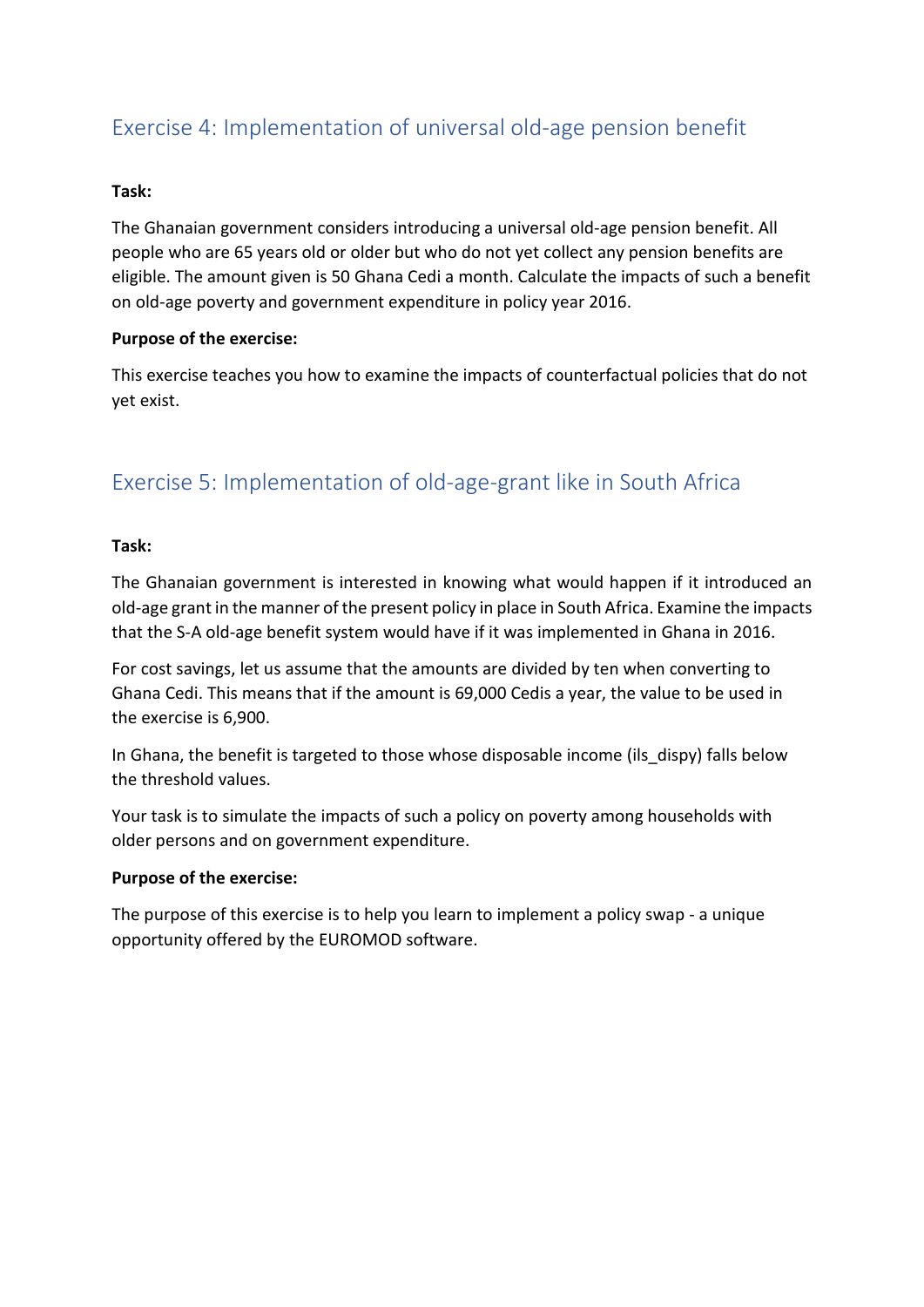# Exercise 6: Replacement of a progressive personal income (labour) tax system with a flat rate tax system

### **Task:**

The Ministry of Finance would like to analyze replacing the current progressive personal income (labour) tax system with a flat rate tax system in 2016. The flat rate tax rate shall be 16% and the tax base is composed of earnings (gross employment and gross self-employment income). Only those in the formal sector are paying taxes.

Introduce a new labour tax policy for 2016 based on the above assumptions and turn off the policy for the current progressive tax system. Use the DefConst, DefIl and BenCalc functions to model the policy. Use the output variables that are already available from the existing labour tax policy function.

Use the Statistics Presenter to check the impact of the policy experiment on the government's budget balance, poverty and inequality.

### **Purpose of the exercise:**

The purpose of this exercise is to help you learn to implement a new policy.

# Exercise 7: Personal income tax and social security payments in full formal sector employment

### **Task:**

The Ghanaian government wants to know how much its personal income tax and social security payments would increase if all workers were to work for the formal sector. Your responsibility is to examine the impacts of such a scenario on direct tax revenues, poverty, and inequality for the policy year 2017.

### **Purpose of the exercise:**

The purpose of this exercise is to help you learn to adjust the income tax base and appreciate the importance of the formality (lfo) variable.